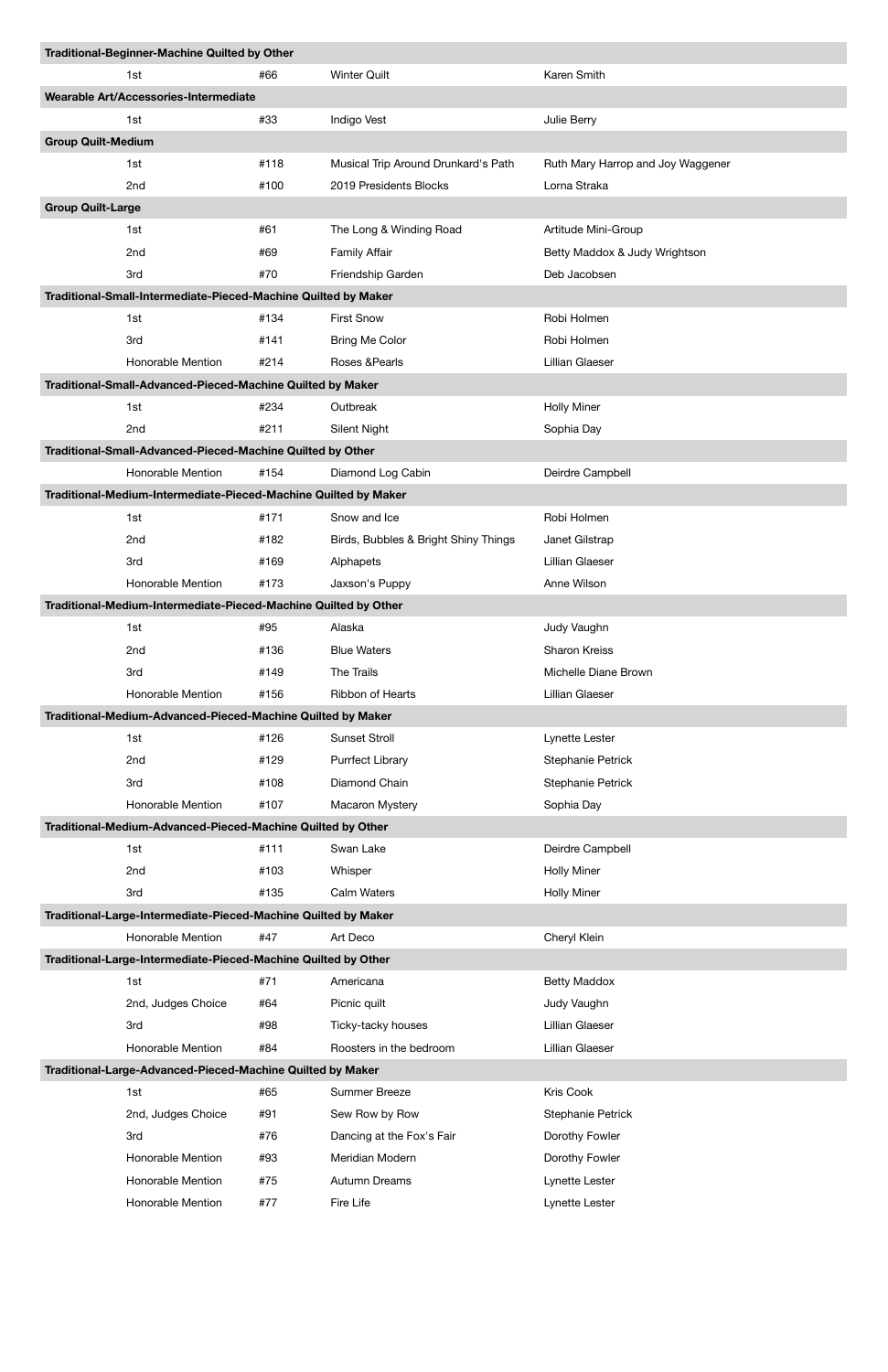| Traditional-Large-Advanced-Pieced-Machine Quilted by Other                                       |      |                                     |                      |  |  |  |  |  |
|--------------------------------------------------------------------------------------------------|------|-------------------------------------|----------------------|--|--|--|--|--|
| 1st                                                                                              | #82  | Celtic weave                        | Deirdre Campbell     |  |  |  |  |  |
| 2 <sub>nd</sub>                                                                                  | #252 | Fire & Ice                          | Sophia Day           |  |  |  |  |  |
| 3rd                                                                                              | #86  | My Dream Quilt                      | Lorna Straka         |  |  |  |  |  |
| Honorable Mention                                                                                | #72  | Out of the box                      | Deirdre Campbell     |  |  |  |  |  |
| Honorable Mention                                                                                | #219 | Christmas                           | Karla Rogers         |  |  |  |  |  |
| Traditional-Small-Intermediate-Hand Appliqued-Machine Quilted by Maker                           |      |                                     |                      |  |  |  |  |  |
| Honorable Mention                                                                                | #37  | Bird in the hand                    | Judy Vaughn          |  |  |  |  |  |
| Traditional-Small-Intermediate-Hand Appliqued-Machine Quilted by Other                           |      |                                     |                      |  |  |  |  |  |
| 3rd                                                                                              | #212 | <b>Welcome Spring</b>               | Jeanne Pincha-Tulley |  |  |  |  |  |
| Traditional-Intermediate-Hand Appliqued-Machine Quilted by Other                                 |      |                                     |                      |  |  |  |  |  |
| 1st                                                                                              | #196 | Maui Memories                       | Ginni DeThomas       |  |  |  |  |  |
| 2nd                                                                                              | #85  | My Dresden Plate                    | Virginia Astorian    |  |  |  |  |  |
| Traditional-Medium-Advanced-Hand Appliqued-Machine Quilted by Maker                              |      |                                     |                      |  |  |  |  |  |
| 1st, Best of Show                                                                                | #101 | <b>Sweet Dreams</b>                 | Kris Cook            |  |  |  |  |  |
| 2nd                                                                                              | #157 | Coat of Arms                        | Lynda Lasich         |  |  |  |  |  |
| 3rd                                                                                              | #88  | Hawiian Sampler                     | Lynette Lester       |  |  |  |  |  |
| Traditional-Medium-Advanced-Hand Appliqued-Machine Quilted by Other                              |      |                                     |                      |  |  |  |  |  |
| 1st                                                                                              | #122 | <b>Wildly Blooming</b>              | Jeanne Pincha-Tulley |  |  |  |  |  |
| 2nd                                                                                              | #131 | <b>Island Time</b>                  | Jeanne Pincha-Tulley |  |  |  |  |  |
| Traditional-Large-Advanced-Hand Appliqued-Machine Quilted by Other                               |      |                                     |                      |  |  |  |  |  |
| 1st                                                                                              | #68  | Myrna's Garden                      | Myrna Raglin         |  |  |  |  |  |
| Traditional-Small-Advanced-Machine Appliqued-Machine Quilted by Maker                            |      |                                     |                      |  |  |  |  |  |
| 1st                                                                                              | #210 | Dichotomy                           | Sophia Day           |  |  |  |  |  |
| Traditional-Medium-Intermediate-Machine Appliqued-Machine Quilted by Maker                       |      |                                     |                      |  |  |  |  |  |
| 1st                                                                                              | #208 | <b>Flower Fantasy</b>               | Lynn Lester          |  |  |  |  |  |
| Traditional-Medium-Advanced-Machine Appliqued-Machine Quilted by Other                           |      |                                     |                      |  |  |  |  |  |
| 1st                                                                                              | #106 | My SonMy Heart                      | Jeanne Pincha-Tulley |  |  |  |  |  |
| 2nd                                                                                              | #89  | Fiesta                              | Donna Fry            |  |  |  |  |  |
| Traditional-Large-Intermediate-Machine Appliqued-Machine Quilted by Maker                        |      |                                     |                      |  |  |  |  |  |
| Honorable Mention                                                                                | #63  | Scrap Happy                         | Margie Lucas         |  |  |  |  |  |
| Traditional-Large-Advanced-Machine Appliqued-Machine Quilted by Maker                            |      |                                     |                      |  |  |  |  |  |
| 1st                                                                                              | #90  | <b>Bliss</b>                        | Susie Hardy          |  |  |  |  |  |
| <b>Traditional-Small-Advanced-Hand Quilted</b>                                                   |      |                                     |                      |  |  |  |  |  |
| 1st                                                                                              | #184 | Whoo's Peeking?                     | Jeanie Ferguson      |  |  |  |  |  |
| Traditional-Medium-Intermediate-Hand Quilted                                                     |      |                                     |                      |  |  |  |  |  |
| 1st                                                                                              | #172 | <b>Ribbons and Bows</b>             | Julie Berry          |  |  |  |  |  |
| <b>Traditional-Medium-Advanced-Hand Quilted</b>                                                  |      |                                     |                      |  |  |  |  |  |
| 1st                                                                                              | #105 | Winter Wonderland                   | Margaret Boothby     |  |  |  |  |  |
| <b>Traditional-Large-Advanced-Hand Quilted</b>                                                   |      |                                     |                      |  |  |  |  |  |
| 1st                                                                                              | #78  | Love's Garden                       | Margaret Boothby     |  |  |  |  |  |
| 2nd                                                                                              | #79  | <b>Big Blue</b>                     | Sally Monestier      |  |  |  |  |  |
| Art/Abstract-Small-Intermediate-Pieced-Machine Quilted by Maker                                  |      |                                     |                      |  |  |  |  |  |
| 1st                                                                                              | #152 | <b>Purple Fantasy Forest</b>        | Sue Marshall         |  |  |  |  |  |
|                                                                                                  |      |                                     |                      |  |  |  |  |  |
| Art/Abstract-Small-Advanced-Pieced-Machine Quilted by Maker<br>#245<br>Dusk<br>Sophia Day<br>1st |      |                                     |                      |  |  |  |  |  |
| Art/Abstract-Medium-Advanced-Pieced-Machine Quilted by Maker                                     |      |                                     |                      |  |  |  |  |  |
| 2nd                                                                                              | #147 | Kalideoscope                        | <b>Holly Miner</b>   |  |  |  |  |  |
| Art/Abstract-Medium-Advanced-Pieced-Machine Quilted by Other                                     |      |                                     |                      |  |  |  |  |  |
| Honorable Mention                                                                                | #240 | In memory of Timothy Rossovich, #82 | Jeanie Ferguson      |  |  |  |  |  |
| Art/Abstract-Large-Advanced-Pieced-Machine Quilted by Maker                                      |      |                                     |                      |  |  |  |  |  |
| 1st                                                                                              | #62  | <b>Scrap Vortex Rainbow</b>         | Sandra Bruce         |  |  |  |  |  |
|                                                                                                  |      |                                     |                      |  |  |  |  |  |